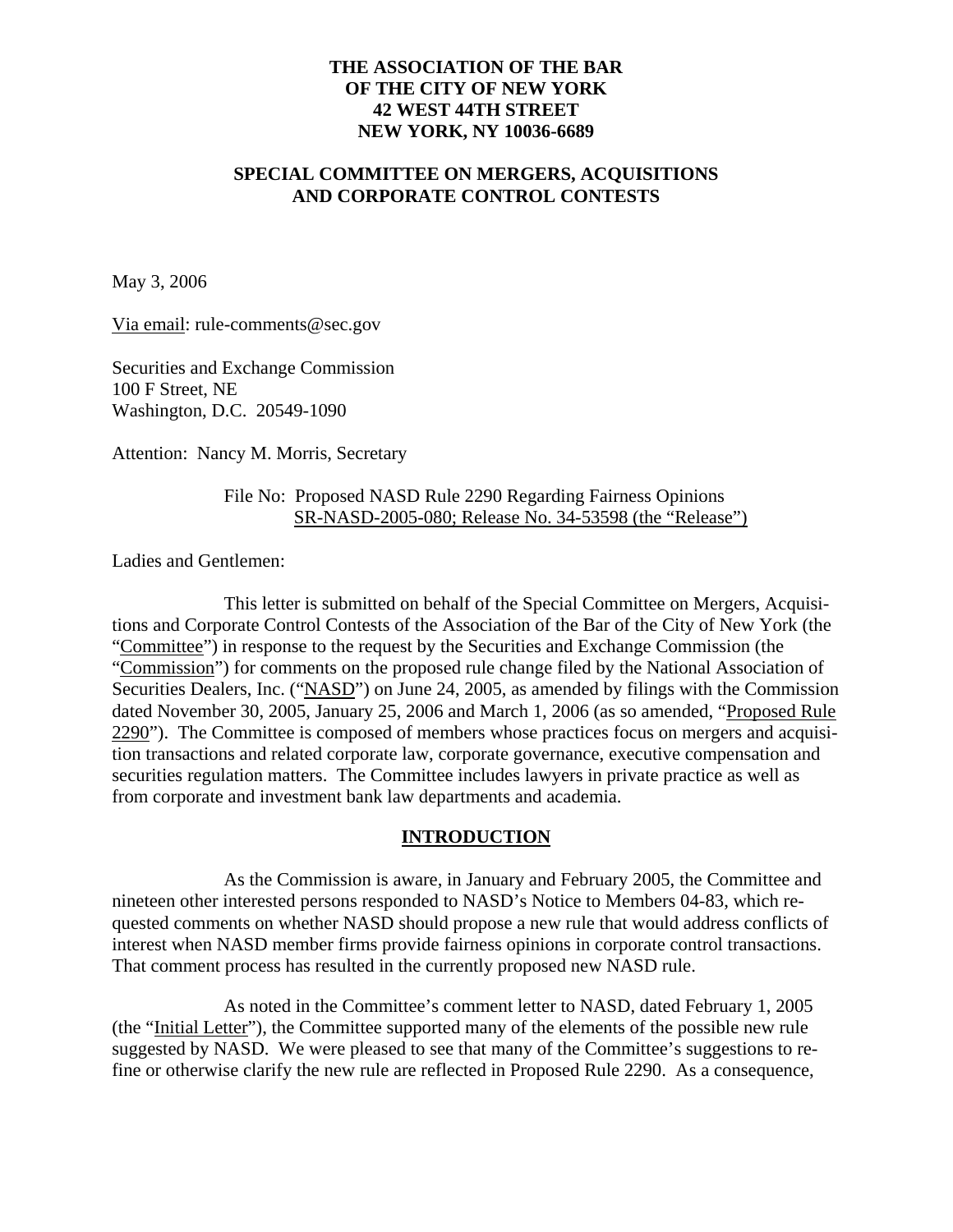our concerns and comments are substantially more limited, and the Committee is, with one significant exception, supportive of Proposed Rule 2290 as currently contemplated.

The Committee very much appreciates this opportunity to provide comments on Proposed Rule 2290. In addition to setting forth one substantive modification, we make a small number of technical suggestions to further refine and clarify Proposed Rule 2290and respond to certain questions posed by NASD and the Commission in the Release.

### **COMMENT ON PROPOSED RULE 2290(b)(3)**

The Committee continues to believe strongly that Proposed Rule 2290(b)(3) is both inconsistent with the approach taken in the remainder of the proposed rule to address the concerns giving rise to Proposed Rule 2290 and ill advised. If adopted, Proposed Rule 2290(b)(3) would require that:

> (b) any member issuing a fairness opinion must have procedures that address the process by which a fairness opinion is approved by a firm, including:  $\dots$  (3) the process to evaluate whether the amount and nature of the compensation from the transaction underlying the fairness opinion benefiting any individual officers, directors or employees, or class of such persons, relative to the benefits to shareholders of the company, is a factor in reaching a fairness determination.

Proposed Rule 2290(b)(3), like the other subsections of Proposed Rule 2290(b), on its face takes the form of a requirement that each NASD member develop and implement certain procedures in connection with rendering fairness opinions. As noted in our Initial Letter, we believe that this generally is the correct approach to achieving NASD's goals.

There is a striking difference, however, between the other subsections of Proposed Rule 2290(b) and Proposed Rule 2290(b)(3). The other subsections mandate the development of procedures addressing the types of transactions in which members will use a fairness committee, the process for selecting a committee's members, the necessary qualifications of committee members, the process to promote a balanced review by the committee, and the process to determine whether the particular valuation analyses used are appropriate to a particular transaction. These requirements reflect an apparent policy judgment that the fairness opinion procedures developed and implemented by NASD members should be designed to achieve certain objectives – i.e., consistent standards for when fairness committees are used and how their members are selected, "qualified" committee members, "balanced" review by committees and "appropriate" valuation analyses – in order to, in NASD's words, "mitigate potential conflicts in rendering fairness opinions." In striving for these objectives, however, NASD appropriately does not mandate specific procedures that all NASD members must adopt and follow or substantive analyses that must be undertaken or even considered.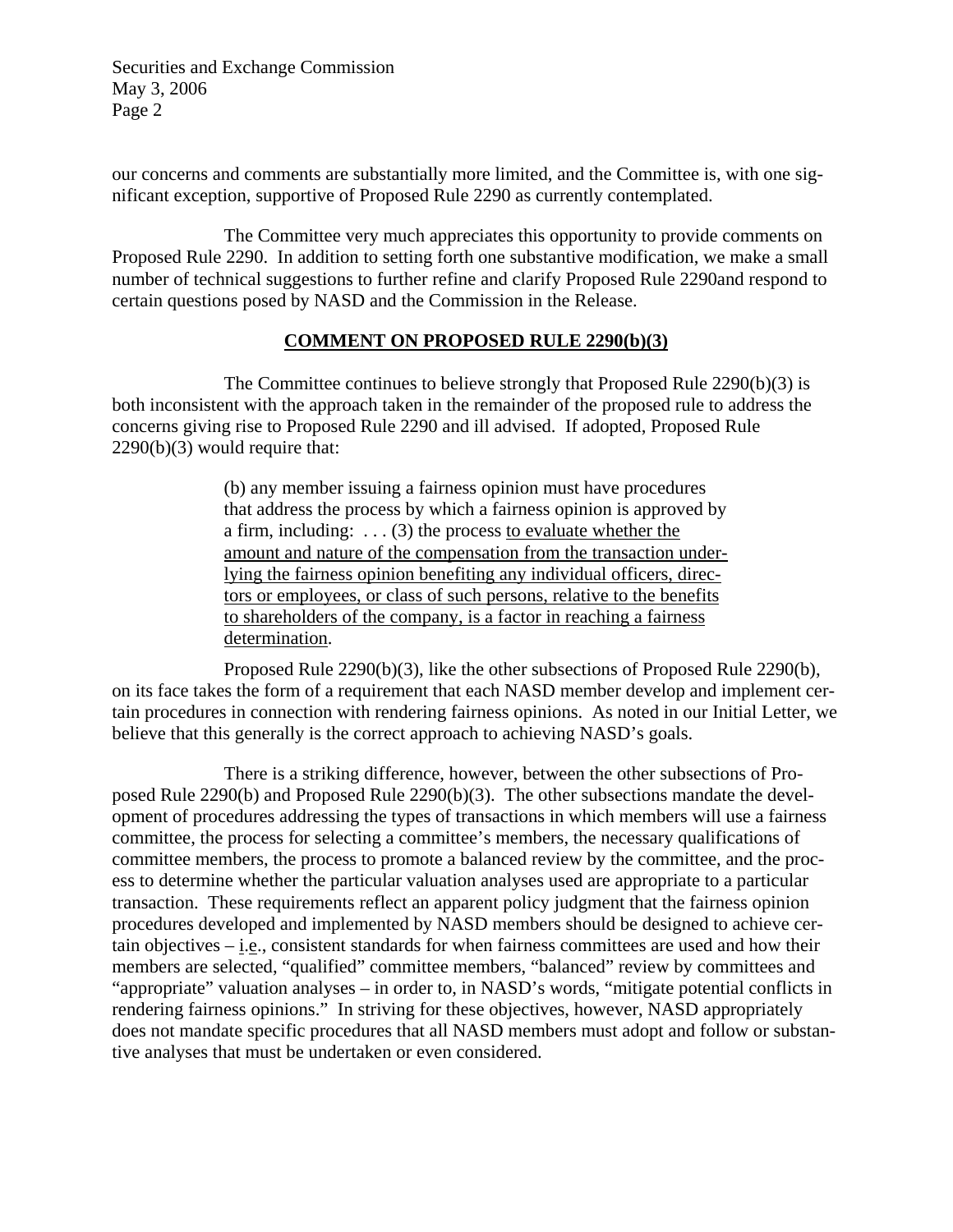Proposed Rule 2290(b)(3) stands out as a stark exception to this approach. NASD goes to great length in the Release to declare that it is not purporting to judge whether or not differential payments should or should not be taken into consideration in arriving at any given fair-ness opinion.<sup>[1](#page-2-0)</sup> Proposed Rule 2290(b)(3) nevertheless singles out this one possible element that may arise in a class of transactions that can present a broad variety of complex financial and analytical issues and insists that its relevance to the substantive financial analysis be addressed through internal procedures. Through this requirement Proposed Rule 2290(b)(3) effectively imposes on NASD members the responsibility of determining whether differential management compensation should ever be a factor for a financial advisor in making financial fairness determinations; and if so, in what transactions or circumstances; and, if so, how to define and memorialize the related process to be employed from transaction to transaction. In this regard, Proposed Rule 2290(b)(3) stands out as strangely inconsistent with the otherwise non-prescriptive approach reflected in the remainder of the rule.

Moreover, Proposed Rule 2290(b)(3) is uniquely prescriptive with regard to an element that appears wholly unrelated to the overarching goal that led to the initial proposal of the Proposed Rule – the disclosure and mitigation of real or perceived conflicts of interests between fairness opinion providers, on the one hand, and their clients (or other interested parties), on the other, that might skew the fairness opinion process.

The potential conflict arising from the differential compensation paid to management relative to shareholders has received a great deal of attention. We are sympathetic to NASD's apparent desire to address public concern over this potential conflict. However, the potential conflict of interest posed by differential compensation is between management, on the one hand, and its shareholders, on the other, and should not be confused with the entirely separate issue of real or perceived conflicts of interest between a fairness opinion provider and its client, the issue which we understand Proposed Rule 2290 was developed to address. We believe that it is inappropriate to mandate that broker-dealers rendering fairness opinions serve as "gatekeepers" to protect shareholders from a potential conflict that may arise with their management. State corporation law devolves on boards of directors both the power and responsibility in the exercise of their fiduciary duties to shareholders and their business judgment to manage potential alloca-tive conflicts among shareholders, management and the other stakeholders of a company.<sup>[2](#page-2-1)</sup> Bro-

<span id="page-2-0"></span> $\frac{1}{1}$ "[Proposed Rule  $2290(b)(3)$ ] does not reach the implicit conclusion that such differential payments are a factor as to whether a transaction is fair, but in NASD's view, it would be equally wrong to conclude that such differential payments are inappropriately placed among the factors and indicia that one should consider in rendering a fairness opinion. . . . However, NASD also believes it is true that the considerations surrounding the issuance of a fairness opinion are artificially truncated when the total amount that a buyer is willing to pay and how such payment is allocated is never an appropriate factor in a change of control transaction." Section D.3 of the Release.

<span id="page-2-1"></span>The Committee notes that the Commission's recently proposed amendments to Rule 14d-10 recognize that approval of certain employment compensation, severance and other employee benefit arrangements by a compensation committee comprised of independent directors is sufficient to alleviate concerns that such arrangements constitute an inappropriate diversion of transaction consideration in connection with tender offers. If NASD and the Commission nevertheless determine generally to require the procedures contemplated by Proposed Rule 2290(b)(3), the Committee suggests that a similar "safe harbor" concept be considered to provide that such procedures would not be required where the differential benefits to be received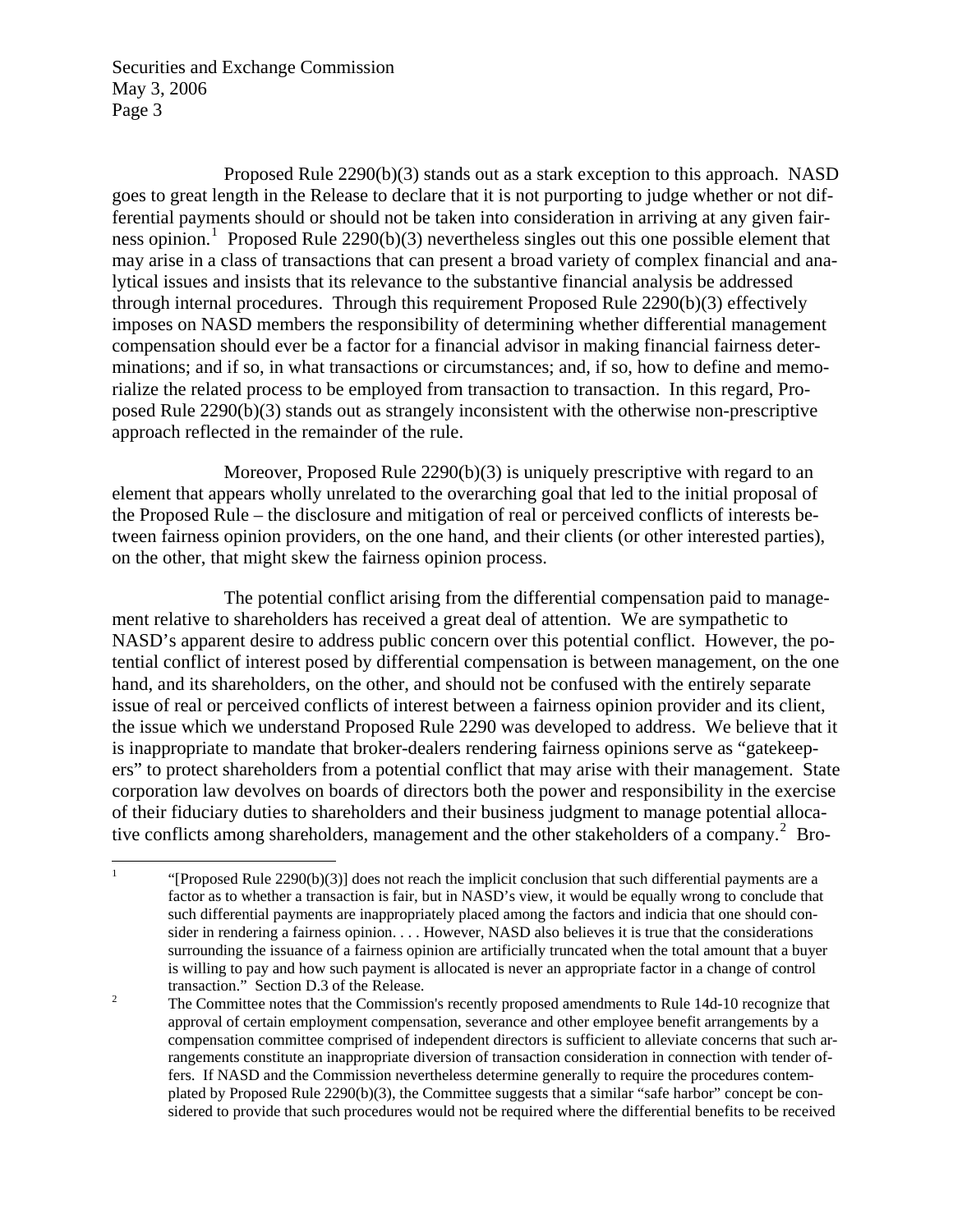$\overline{a}$ 

ker-dealers engaged to render a fairness opinion with respect to a transaction generally do not hold themselves out as possessing either the analytical foundation, the professional expertise or the experience with the company and its management to supplant or even review the determinations by the board of directors as to how to manage potential conflicts between stakeholders of the company.<sup>[3](#page-3-0)</sup>

Neither the financial analytics commonly employed by financial advisors to render fairness opinions nor the professional expertise of financial advisors purports to provide financial advisors with the competence relevant to a judgment about the appropriateness of man-agement compensation in the context of a change in control transaction.<sup>[4](#page-3-1)</sup> Fairness opinion providers value companies, not the services of individual employees. These types of compensation determinations are made regularly by boards of directors and their compensation committees in the exercise of their fiduciary duties and business judgment – with the advice of compensation consultants, actuaries, employment lawyers and other compensation experts. The fact that an employment or compensation arrangement arises in the context of a change of control transaction does not alter the appropriate allocation of responsibility for such determinations.

We believe that Proposed Rule 2290(b)(3) implies, at the very least, that a member should, as part of its fairness opinion procedures either make its own independent substantive determination as to the appropriateness of the compensation to be paid to insiders relative to the consideration received by shareholders in a transaction or make a determination as to whether the board of directors of its client acted properly in balancing the interests of management and shareholders and, for the foregoing reasons, we believe that the inclusion of Proposed Rule 2290(b)(3) in Proposed Rule 2290 is inappropriate and should be reconsidered.

had been approved by an appropriate group of independent directors or did not exceed a fixed de minimis amount. 3

<span id="page-3-0"></span>The Release notes that this point has been made by earlier commentators but does not, in our view, adequately address it.

<span id="page-3-1"></span>In evaluating a particular change in control transaction which also involves an element of compensation to a senior executive, a board of directors may consider, in the exercise of its fiduciary duties and business judgment, among other things, the reasonableness of the proposed compensation, the potential conflict that such compensation creates for the executive and whether the amount of the compensation should and could be reduced and the freed up dollars redeployed to increase the price paid to shareholders. In evaluating these issues, a board may discuss and seek information relating to various questions, including: How does the proposed compensation compare to the executive's current compensation? How does the proposed compensation compare to the compensation received by the executive's "peers" at other companies? Who exactly are the executive's "peers"? What companies are appropriate "peer" companies? What talents, skills and experience does the executive possess relative to her peers? What are the executive's health, age and retirement plans? Would the executive have entered into the employment agreement if it provided for a different mix or lower amount of compensation? Is the executive's recommendation that the board approve the transaction unduly influenced by the prospect of her own post-closing compensation? Would the buyer be willing to enter into the transaction and be willing to pay at least the same price to the shareholders if the executive had refused to enter into the employment agreement? Would the buyer be willing to increase the price paid to the shareholders if the executive's compensation was reduced?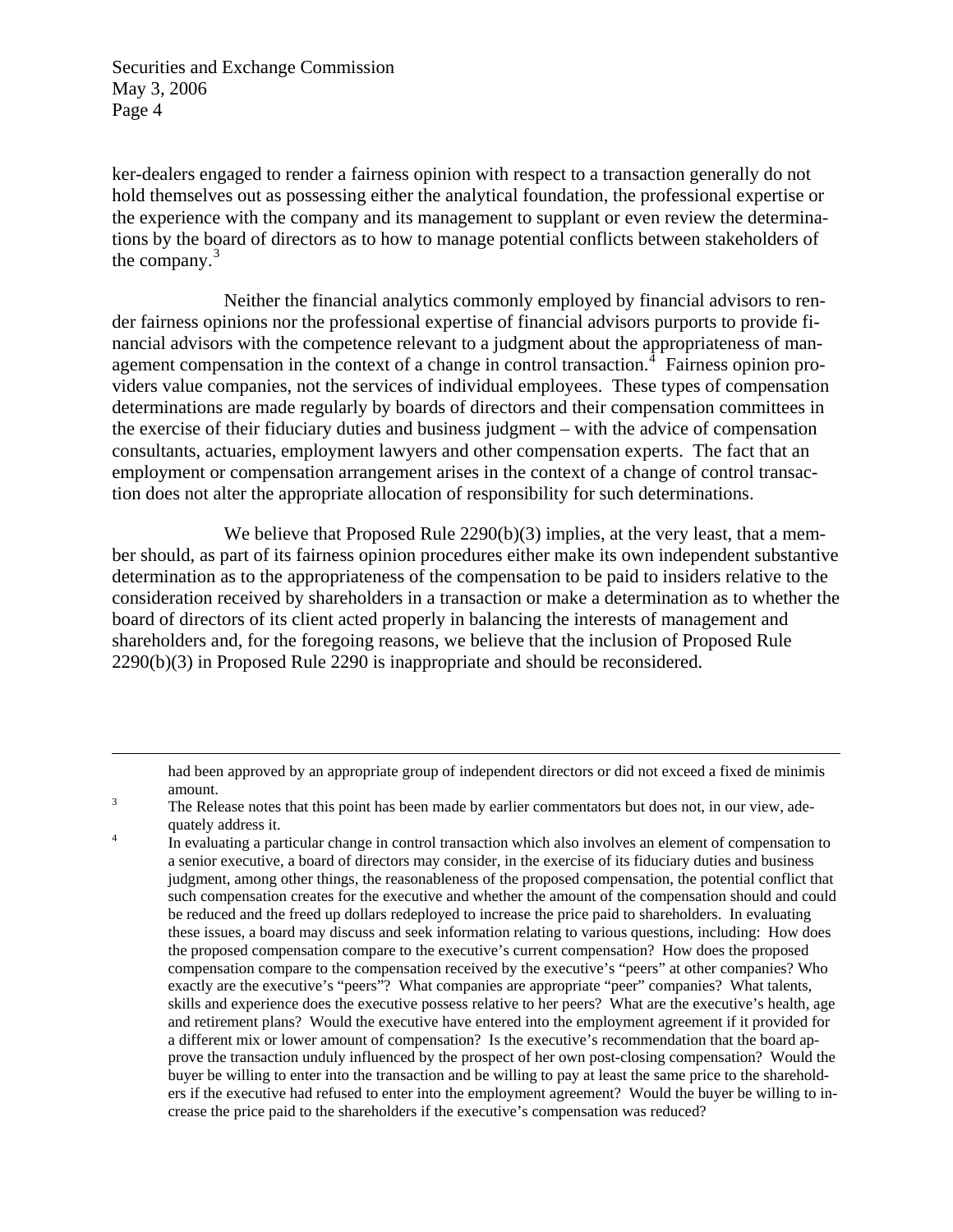#### **COMMENTS ON QUESTIONS RAISED BY NASD AND THE COMMISSION**

#### NASD QUESTION

# *Q.1 Whether to amend Proposed Rule 2290(a)(3) to include affiliates of companies involved in the transaction.*

Proposed Rule 2290(a)(3) requires disclosure in fairness opinions as to whether any material relationship during the past two years has existed or is mutually understood to be contemplated in which any compensation was received or is intended to be received as a result of the relationship between the member and the companies that are involved in the transaction that is the subject of the fairness opinion.

In the Release, it is noted that, unlike Item 1015 of Regulation M-A, Proposed Rule  $2290(a)(3)$  does not require disclosure of material relationships with affiliates of such companies but that NASD intends to review the comment letters received by the Commission before determining whether to amend Proposed Rule 2290(a)(3) to include affiliates. For the reasons set forth below, the Committee does not believe that such an amendment is appropriate.

First, we note that Item 1015 of Regulation M-A does not require disclosure of material relationships between the member and any party to the transaction other than its issuer/client much less affiliates of any such other party. Second, NASD and the Commission should not underestimate the difficulty member firms may have in identifying and confirming the existence of material relationships with every affiliate of their issuer/clients, particularly large diverse issuer/clients, especially within the tight time frame in which fairness opinions are often prepared and provided, and in light of informational barriers between departments or affiliates that firms frequently erect precisely to avoid conflicts. It would be even more difficult to identify and check for material relationships with affiliates of the issuer/client's transaction counterparty, particularly when this information would not otherwise be required to be disclosed by Item 1015 of Regulation M-A. Third, the largely similar information (at least with respect to the member's issuer/client) required to be disclosed by Item 1015 of Regulation M-A in many disclosure documents filed with the Commission is likely to be more accurate precisely because both the member and its issuer/client have additional time between the date the fairness opinion is rendered and the date the disclosure document is filed with the Commission to gather and verify such information. The Committee is concerned that requiring such disclosure in the fairness opinion itself may result in rushed, inaccurate disclosure that varies from the information disclosed in disclosure documents filed with the Commission through no fault of the member or its issuer/client. If, nevertheless, NASD and the Commission determine to require such disclosure in fairness opinions, the Committee suggests that such disclosure be "to the knowledge of the member" so that no member could be held responsible for failing to disclose relationships with affiliates of its issuer/client (or with transaction counterparties and their affiliates) of which it was unaware.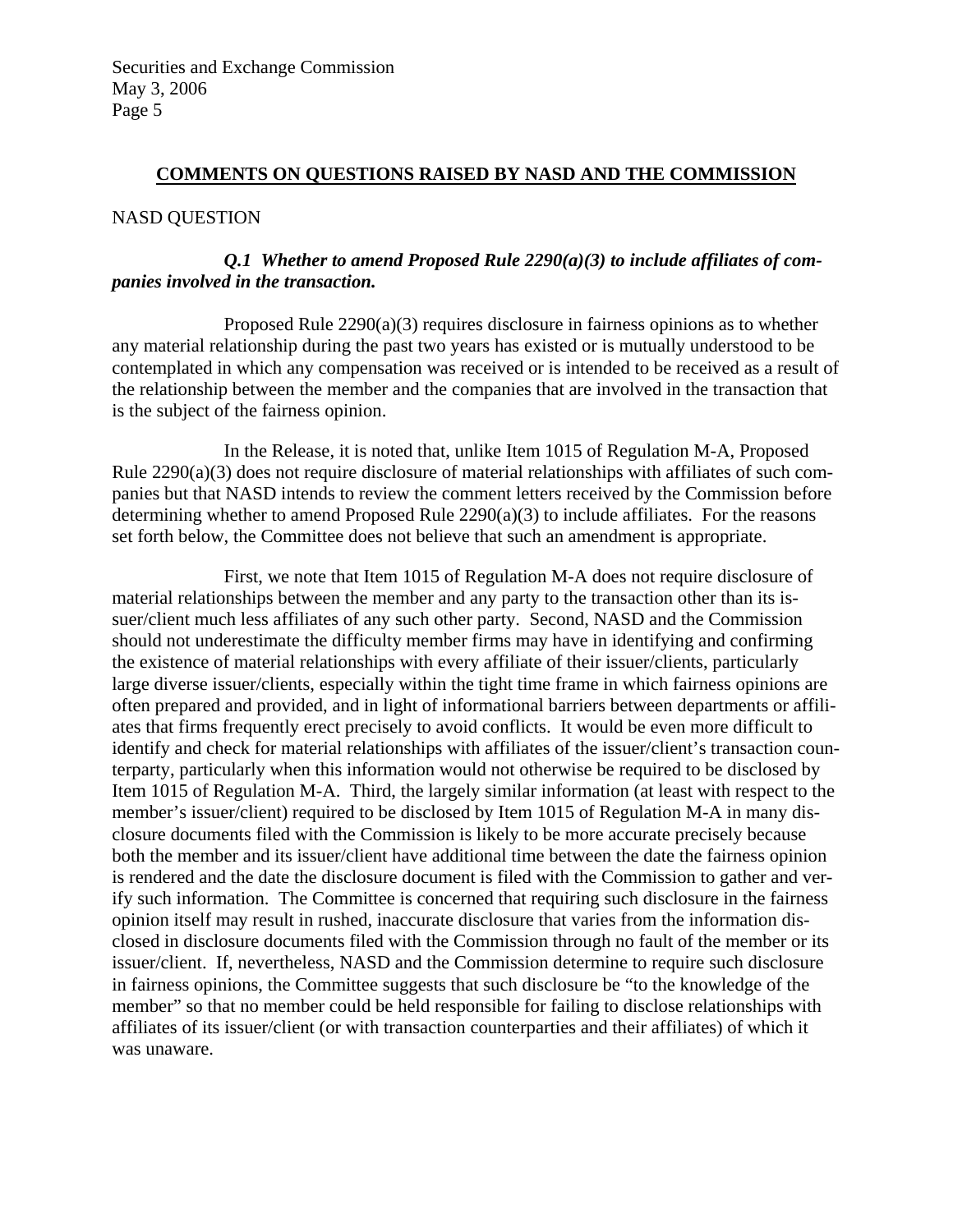# COMMISSION QUESTIONS

# *Q.2 Whether the disclosures that would be required by proposed Rule 2290(a)(1),(2) and (3) should be quantified.*

The Committee does not believe that the required disclosures need be quantified, but would not object if the rule required more disclosure if such amounts were in excess of 5% of such member's revenue, assets or market capitalization. Absent such materiality, the Committee believes a narrative disclosure of the existence of such relationships is sufficient alert to readers of the opinion.

# *Q.3 Whether it would be more informative to investors for firms to specifically state that a conflict may exist and describe the impact of such conflict rather than to merely state that compensation is contingent.*

The Committee continues to believe that the disclosure of the existence of material relationships should be sufficient to achieve NASD's objectives and that member firms should not be required to make largely subjective and possibly pejorative judgments regarding whether any particular relationship actually constitutes a conflict of interest. We note that it has long been accepted practice that such pejorative self-assessments are not necessary in proxy statement disclosure so long as the underlying facts are appropriately disclosed.

# *Q.4 Whether the proposed disclosure obligation should cover material relationships between the parties to the transaction and affiliates of the member firm providing the fairness opinion.*

The Committee believes it is unnecessary and generally inappropriate to expand the required disclosure to cover material relationships between the parties to the transaction and affiliates of the member firm providing the fairness opinion. Increasingly, many member firms are part of large global financial services companies that include commercial banks, private banks, insurance companies, asset management companies, commodities brokers, exchange specialists, etc. It may be extremely difficult to obtain such information from affiliates given the information barriers that exist between different business units for important legal and regulatory reasons and the disclosure of such information may also violate the privacy laws of certain jurisdictions. In addition, it would seem counterproductive to the goal of ameliorating potential conflicts of interest to require members to inform themselves about such relationships prior to rendering an opinion when those responsible for rendering the fairness opinion on behalf of the member might otherwise have been unaware that such relationships existed. Finally, as a practical matter it may well be extremely difficult for many members to establish the nature and extent of relationships that may exist between a party to a transaction and far-flung and wide ranging affiliates within the relatively compressed time frame many fairness opinions are prepared.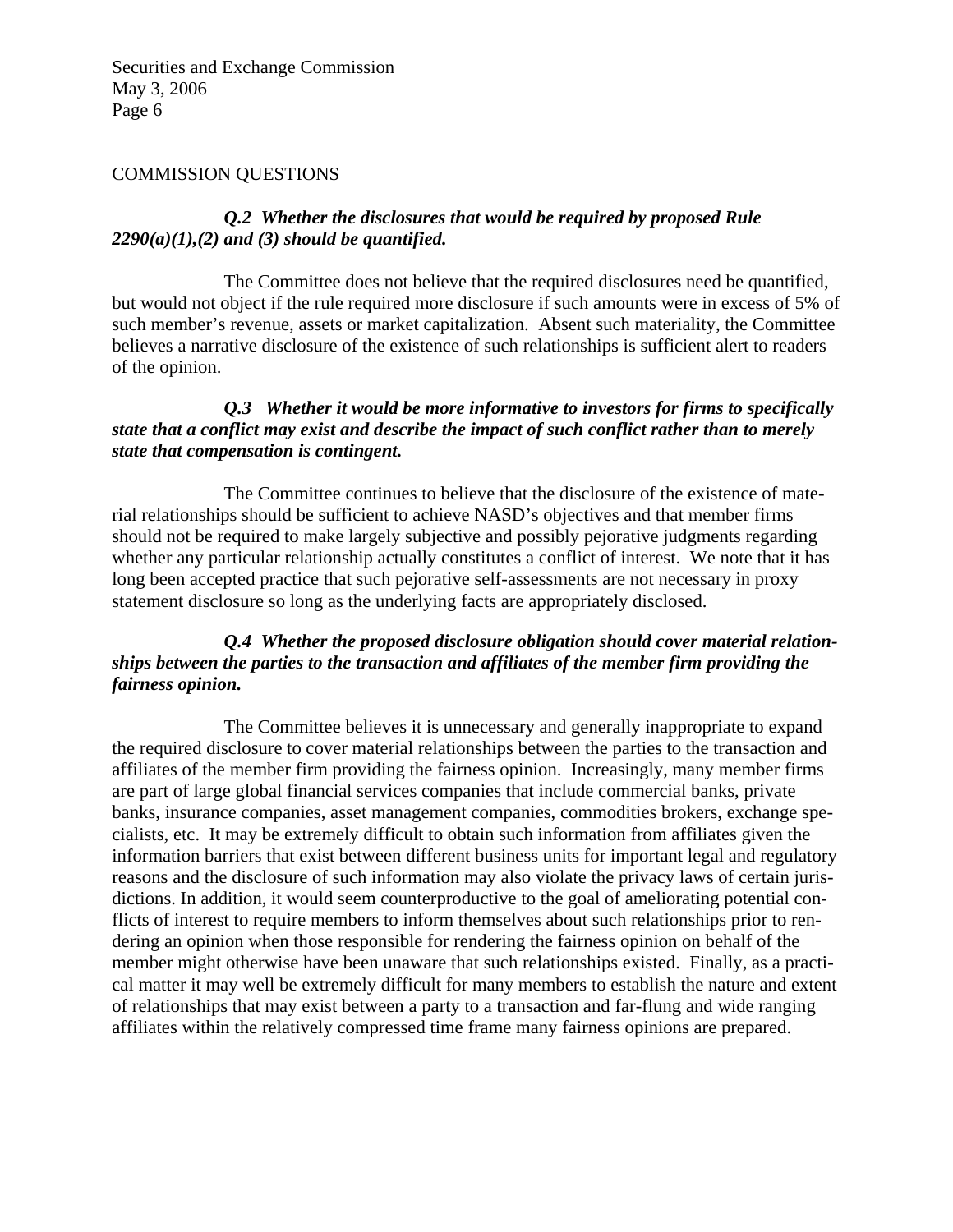# *Q.5 Whether member firms should be required to describe what type of verification they undertook with respect to information that was supplied by the company requesting the opinion that formed a substantial basis for the opinion.*

We believe that the general practice among members is to affirmatively disclose in their fairness opinions that they assume the accuracy and completeness of all information on which they rely for purposes of their analyses and opinions, including the information provided by their client that forms a substantial basis for their opinion, and do not assume any responsibility for independently verifying such information. The Committee does not object to a rule requiring such disclosure whether as a general matter or with respect to each category of information that formed a substantial basis for its opinion as contemplated by Proposed Rule 2290(a)(4).

# *Q.6 Whether members should be required to obtain independent verification of such information.*

The Committee continues to believe that any such requirement would be both impractical and inappropriate in the context of the role fairness opinion providers play in change of control transactions. Opinion providers are generally not as deeply familiar with a company as its management, auditors and regular outside counsel. Often, they are not their client's historical financial advisor, are hired solely to advise on a particular transaction or merely to render a fairness opinion and may not even have participated in the negotiation of the underlying transaction. Companies simply do not hire opinion providers to generate or verify information, but rather to analyze it. Consequently, companies take full responsibility for the quality of the information they provide and permit opinion providers to rely on the accuracy and completeness of such information without independent verification. Furthermore, much of the most critical information (e.g., historical financial statements) is verifiable only by auditors, company management or persons other than the opinion provider or (or in the case of forward looking statements such as the projections used in discounted cash flow analyses and estimates of potential cost savings and synergies) is inherently unverifiable.

# *Q.7 Whether member firms should disclose the procedures utilized in the fairness opinion or elsewhere.*

The Committee believes that such a requirement is unnecessary as Item 1015 of regulation M-A generally requires a summary of a fairness opinion rendered in connection with a 13e-3 transaction or referenced in a proxy statement or registration statement that includes a summary of the material financial analyses performed by the opinion provider in connection with rendering the fairness opinion.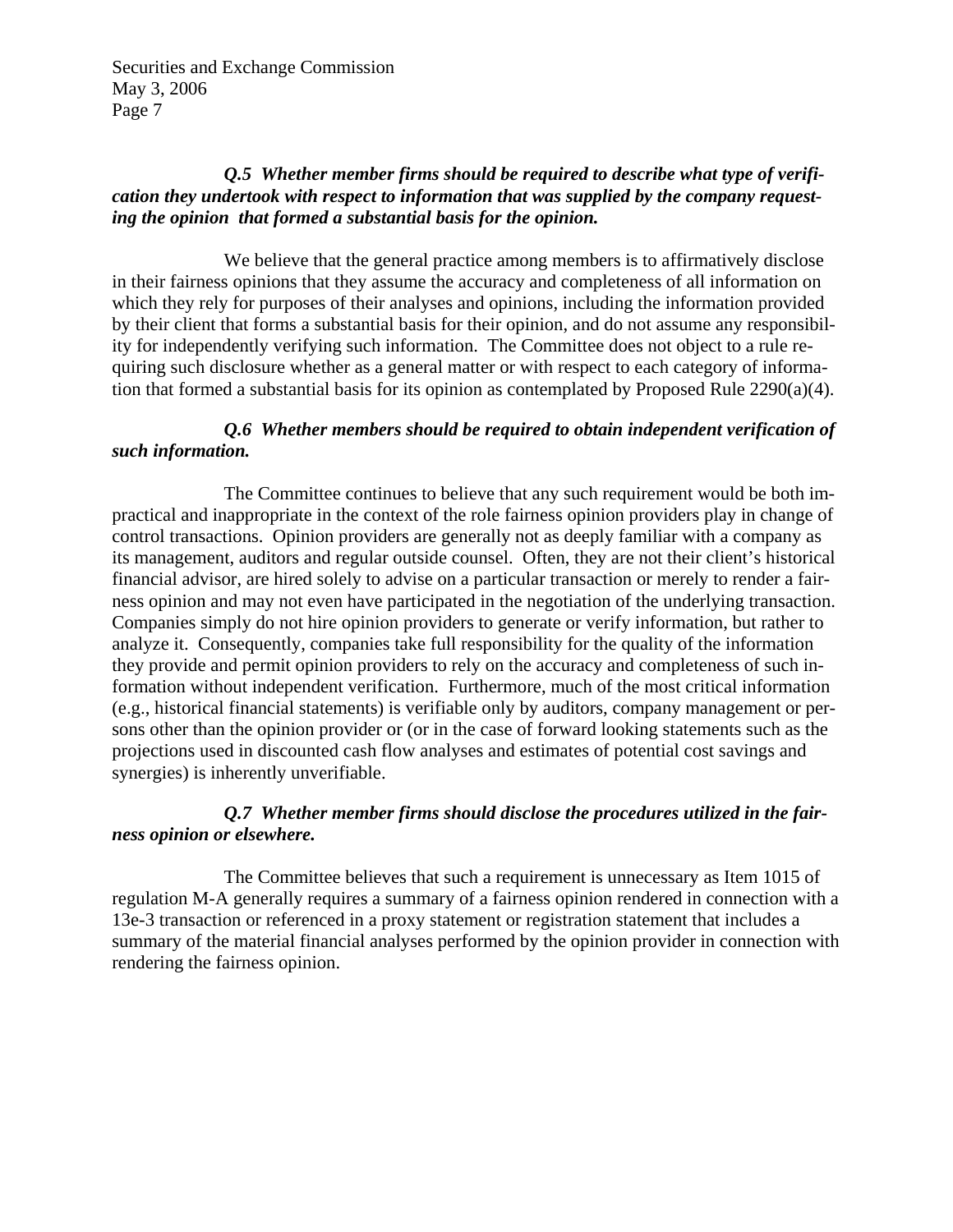#### **TECHNICAL COMMENTS**

#### *1. Proposed Rule 2290(a) – covered fairness opinions*

Proposed Rule 2290(a) requires any member issuing a fairness opinion that may be provided, or described, or otherwise referenced to public shareholders to disclose certain information in such fairness opinion. The Committee believes that Proposed Rule 2290(a) should be modified to apply only to:

"*fairness opinions that are reasonably likely to be included or summarized or referred to in disclosure documents required to be filed with the Commission by issuer/clients with a class of outstanding equity securities registered under the Securities Exchange Act of 1934 and disseminated to holders of such equity securities in connection with a vote or other investment decision relating to a change of control transaction (e.g., such as those described in Rule 145 promulgated under the Securities Act of 1933, as amended, without regard to the form of consideration paid therein) that is the subject of the fairness opinion.*"

The Committee believes that there are circumstances in which a member may render a fairness opinion without a reasonable expectation that such fairness opinion will be included or summarized in a disclosure document filed with the Commission and disseminated to shareholders and that a member firm should not be in violation of the proposed rule if its reasonable expectations are defeated. In addition, we do not believe fairness opinions rendered pursuant to third party agreements (e.g., pursuant to the provisions of a loan agreement or indenture) or in connection with transactions that do not constitute a change in control need to include the additional disclosure that would otherwise be required by Proposed Rule 2290(a) merely because they may be referenced in a footnote to a financial statement or other disclosure document disseminated to shareholders. We believe that the additional suggested changes are necessary and appropriate to provide greater clarity with respect to the circumstances in which the proscribed additional disclosure is required.

### *2. Proposed Rule 2290(a)(1) – financial advisor*

Proposed Rule 2290(a)(1) requires disclosure as to whether such member has acted as a financial advisor to any transaction that is the subject of the fairness opinion. By way of clarification, members typically act as financial advisors to entities or individuals, not transactions and, consequently, Proposed Rule 2290(a)(1) should be revised to apply when a member has acted as a financial advisor to "*a party to the transaction*" that is the subject of the fairness opinion.

# *3. Proposed Rule 2290(a)(3) - material relationships*

Although NASD has emphasized that any required disclosure regarding material relationships need not be quantitative but need only narratively inform investors about material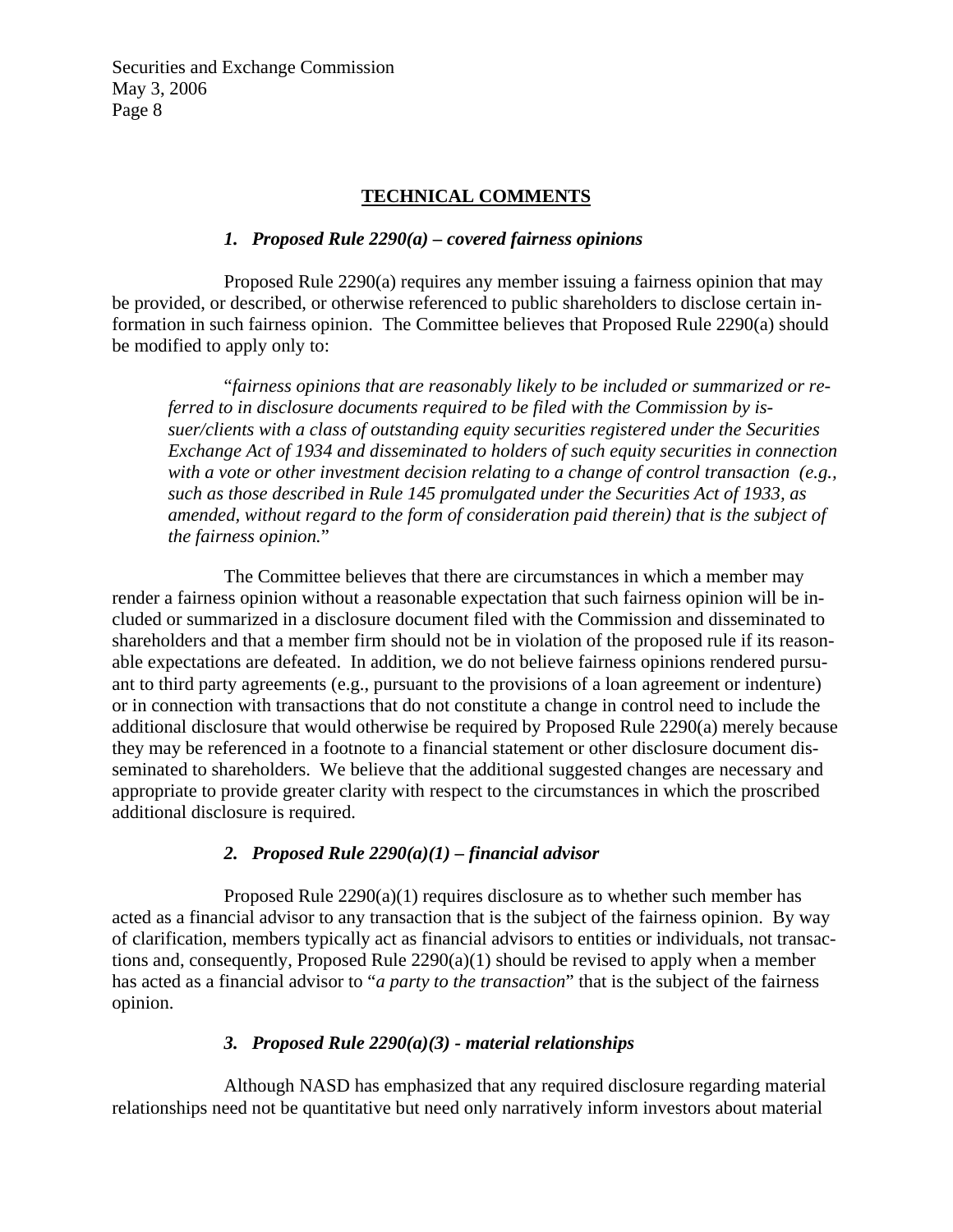relationships, the Committee believes that NASD should further clarify Proposed Rule  $2290(a)(3)$  in order to avoid any implication that the rule requires members to breach obligations of confidentiality relating to past services performed or prematurely disclose information regarding non-public relationships understood to be contemplated. It could be enormously damaging and disruptive if a member were required to publicly disclose detailed descriptive information relating to past engagements such as abandoned attempts to divest certain subsidiaries or divisions or merge with or acquire unrelated parties as well as potential future engagements of a similar nature. It should be sufficient for members to disclose, to the extent true, that they have in the past provided, are currently providing and/or may in the future provide investment banking and other financial advice or services to the member's issuer/client and its proposed transaction counterparty for which they have been and expect to be compensated.

# *4. Proposed Rule 2290(a)(5) – approval/issuance of fairness opinion*

Proposed Rule 2290(a)(5) requires disclosure of whether the fairness opinion was approved or issued by a fairness committee. The Committee does not believe that such information is material to a reader's evaluation of a fairness opinion, we believe such a requirement risks creating an incorrect impression that opinions approved by a "committee" were necessarily substantively better in some fashion than opinions that were not, and consequently we do not believe that such disclosure in a fairness opinion should be required by Proposed Rule  $2290(a)(5)$ . Fairness opinions are opinions of the member firm, not individual employees or groups of employees or committees and there should be no implication to the contrary. Because fairness opinions reflect the opinion of the member firm, each member firm should determine which, if any, fairness opinions must be reviewed and approved by a fairness committee as contemplated by Proposed Rule 2290(b)(1). In addition, the procedures employed by member firms vary, in some cases significantly, and some member firms may not have standing "fairness committees" but instead may authorize certain employees as members of standing or ad hoc committees to approve a variety of matters on behalf of the firm, only one of which may be the issuance of fairness opinions. If NASD and the Commission determine to require such disclosure in fairness opinions, the Committee suggests that such disclosure be revised to require disclosure as to whether the issuance of the fairness opinion was "*approved by a fairness or other committee that is authorized to review fairness opinions prior to issuance*".

### *5. Proposed Rule 2290(b) – procedures*

Although the Release mentions requirements for written procedures in several places, nowhere in Proposed Rule 2290 does it specify that the procedures be in writing. If it is the intention of NASD that the required procedures be in writing, the Committee suggests that the word "*written*" be inserted before the word "procedures" in paragraph (b).

# *6. Proposed Rule 2290(b)(1)(C) – balanced review*

Proposed Rule 2290(b)(1)(C) requires review and approval of fairness opinions by persons who do not serve on or advise the deal team to the transaction. While we agree that